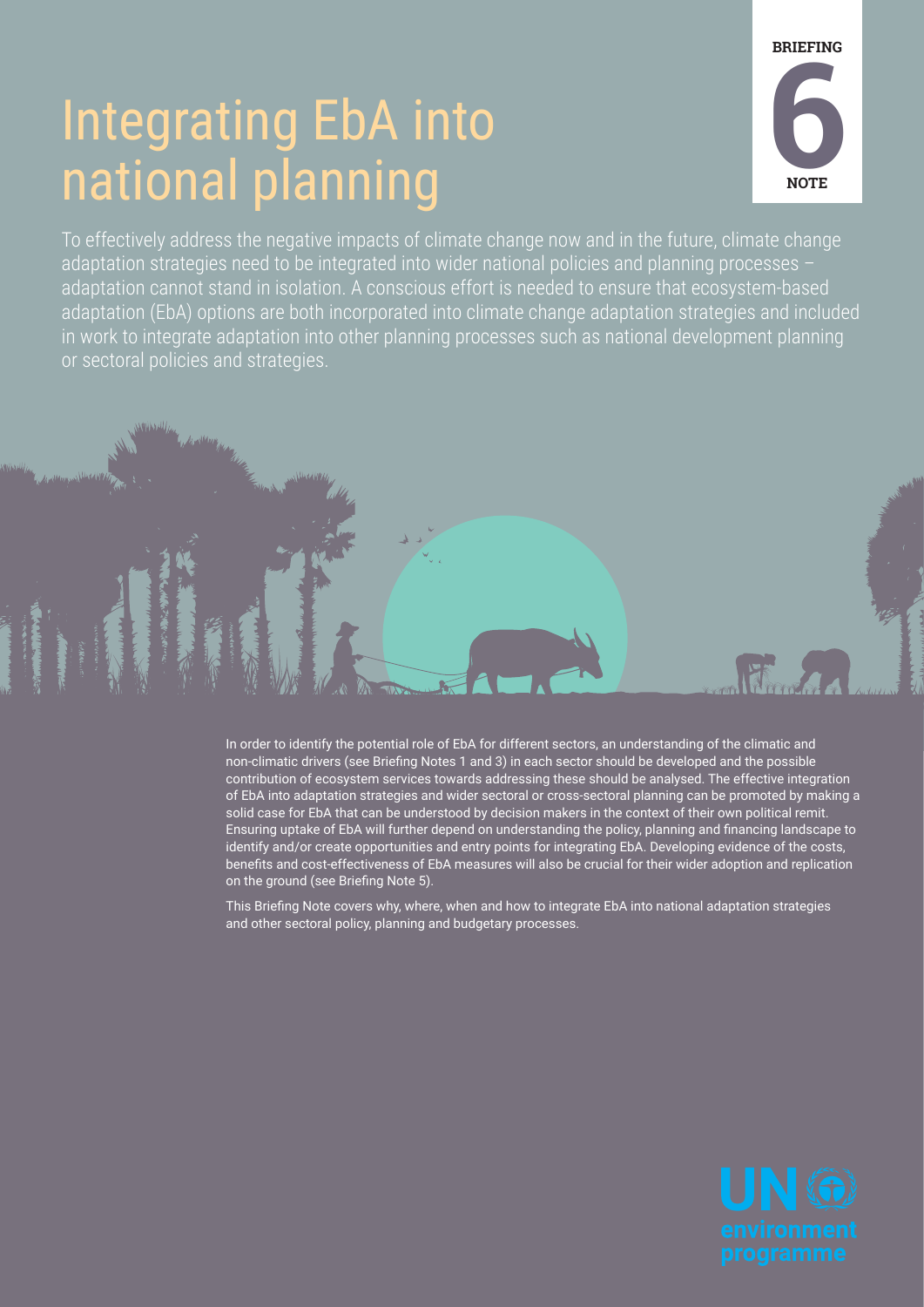## **Making EbA sustainable: why the planning and policy contexts are key**

EbA should be seen as a trajectory rather than a one-off intervention. Any discrete, funded project is merely launching a process that needs to continue for many years beyond the project life-span in order to realise adaptation benefits for target communities. This is due to the long time frames required for restoring and managing ecosystems, as well as the need to establish sustained and sustainable natural resource management that can support the continued provision of ecosystem services under climate change.

Given the long-term nature of EbA, adjusting the planning and policy context to make it more favourable to realising EbA goals is key to achieving sustainable adaptation outcomes over time. Recognising the importance of a conducive policy environment, the CBD definition (2009) of EbA stresses that it should be part of an overall

adaptation strategy, alongside other forms of adaptation (see Briefing Note 4). EbA interventions should seek alignment with national, regional and local plans and policy measures (i.e. laws, regulations and enabling instruments and institutions).1 Actions geared at influencing policies and integrating EbA should form an integral component of any EbA project throughout its planning and delivery. Where existing plans and strategies do not yet consider the role of ecosystems, it is crucial to work on getting such considerations incorporated. Many countries have policies that recognise the role of ecosystems for economic growth and adaptation. But harmonisation of ecosystem-based planning across the regulatory, policy and planning frameworks remains an on-going challenge and the lack of coherence is a key barrier to any paradigm shift.

## **Finding entry points for EbA in the policy and planning landscape**

National Adaptation Plans (NAPs), as mandated by UNFCCC COP 17 in 2011, represent the primary national strategy document for adaptation. NAPs are an iterative planning process that should be driven by the best available science. They therefore provide a key starting point for EbA integration. Nationally Determined Contributions (NDCs), which represent individual countries' commitments under the Paris Agreement and in most cases cover adaptation as well as mitigation, are normally aligned with the respective NAPs (where these exist). Given that 109 of the 189 intended NDCs submitted to the United Nations included ecosystem considerations in their visions for adaptation, with 23 countries explicitly referring to EbA,<sup>2</sup> there is a foundation upon which further EbA integration efforts can build.

**Box 1. Integrated Coastal Zone Management (ICZM) as a vehicle for EbA** In 2010, the Government of Madagascar initiated a national policy and action planning process for ICZM, to be implemented by a sequence of five-year national ICZM programmes (the first in 2011-15). This process is overseen by a National Committee for ICZM, comprising ministries for a number of sectors including the Environment, Forests, Mines and Maritime Transport. Regional ICZM Committees and plans are to be developed, although only one has been established so far. The United Nations Environment Programme's (UNEP) EbA project in the country supports and improves the ICZM policy with the inclusion of climate change considerations. This includes strengthening ICZM coordination mechanisms at the regional level and developing four regional ICZM based adaptation strategies. Feeding into this will be the development of a methodology to measure coastal ecosystem services – both productive and protective services – to inform vulnerability assessments.

Beyond national adaptation planning, EbA integration efforts also need to target the wide range of other sectoral and cross-sectoral plans and policies, including those on:

- Development (e.g. national development strategy, sustainable development strategy, green economy/ growth strategy)
- Specific economic sectors (e.g. tourism, fisheries, forestry, agriculture, aquaculture)
- Environmental issues (e.g. water management plans, national biodiversity strategies and action plans, waste management strategies)
- Health (e.g. national health policies, strategies and plans)
- Infrastructure (e.g. national plans and policies on energy, transport, housing)
- Area-based planning and management (e.g. Land Use Plans, Integrated Watershed Management (IWM) Programmes, Plans for Integrated Coastal Zone Management (ICZM) and Marine Spatial Planning)

While adaptation and sectoral policies and plans at the national level are a good starting point for EbA integration, these high-level plans are not the sole determinant of adaptation action at subnational and local scales. Successful adaptation from national down to local scales requires integration and consistency between local decisions and actions and national level strategies.<sup>3</sup> Area-based planning frameworks like IWM or ICZM can help facilitate such vertical (as well as horizontal/cross-sectoral) harmonisation, while also acting as effective vehicles for furthering the aims of EbA given their cross-sectoral approach and existing emphasis on landscape-scale ecosystem management and a holistic systems perspective (Box 1).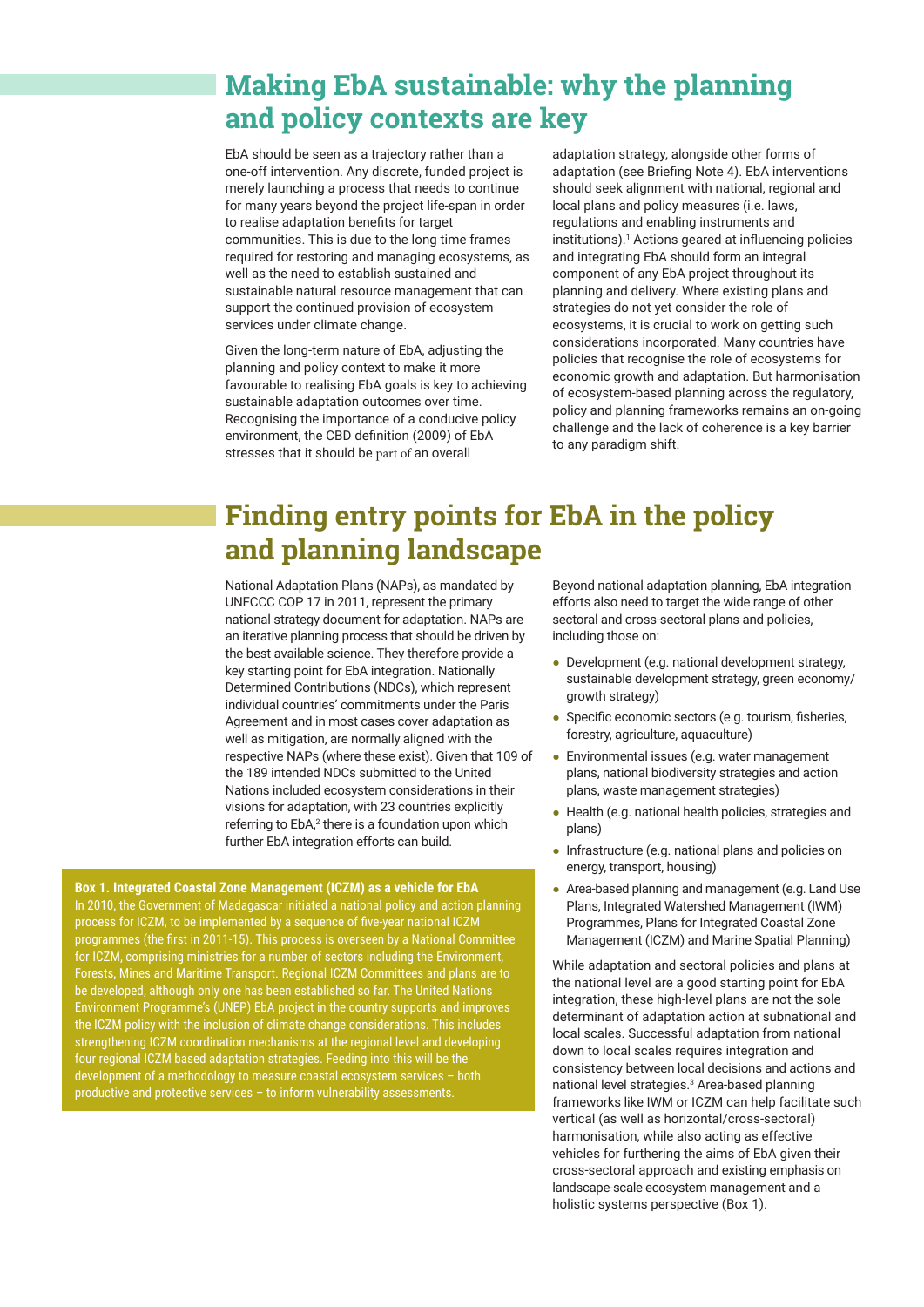## **Guiding principles for integrating EbA into relevant plans and policies**

The best strategy for integrating EbA into plans and policies will depend on national context and circumstances, but the following general principles can be of help:

#### **Develop the evidence base and build the capacity of decision-makers**

Collect and collate data that can inform assessments of climate risk, climate impact pathways and adaptation solutions. This should include information on social-ecological drivers and interdependencies. Use area-based models to understand ecosystem linkages. Discuss this data with government officials and other experts and jointly explore future climate risk and vulnerability (including climate impacts on ecosystems) of their respective sectors. If other climate change vulnerability assessments are underway, integrate ecosystem considerations and EbA into these. Use this participatory process of developing the evidence base to raise awareness, get buy-in, foster ownership, build the capacity of decision-makers to strengthen their support for adaptation, including EbA, and to develop a climate change policy for their sector/sub-sector that may be used to drive the integration process. With an enhanced understanding of the latest available scientific information, government officials will be better positioned to design appropriate adaptation strategies to produce desired adaptation outcomes for their sectors. Use the 'pathways' approach to adaptation planning to reduce costs in the face of uncertainty (see Briefing Note 4).

#### **Screen policies, plans, laws and budgets to identify where harmonisation is needed**

Review relevant policies, plans, laws and budgets to identify misalignment with respect to meeting adaptation objectives. Strengthen the role of the budget as the integrator of climate change into sectoral plans. Screening of policies, plans and budgets involves analysing whether current practices contradict adaptation goals and whether they could lead to increased vulnerability to climate change in the future. Contradictions may be revealed, among others, within Ministry spending plans, where one portion of the budget is helping to build resilience, while another is undermining this goal. For

#### *Figure 1. Enhancing the success of EbA integration: targeting relevant policies, plans and budgets at*

**plans**  - stakeholders **Review** policy & planning landscape budget allocation *opportune times. Relevant policies and plans for integrating EbA include climate change adaptation related processes, such as NAPs and NDCs, as well as many sectoral policies (e.g. forestry, health, water). Each has a regular policy and planning cycle (represented by the circles – note that all circles have the same content, which is highlighted in the large 'zoomed in' circle). Key entry points for successful integration of EbA along these iterative cycles (golden arrows) are especially in the policy formulation stage (e.g. through objective setting, developing scientific evidence and consultation with stakeholders for problem assessment and adaptation prioritisation), and during review and revision of existing policies and plans. These stages are accompanied by budgetary approval and revision processes (inner orange cycle), which also need to be targeted by integration efforts. Interactions between the different policies / plans (blue arrows) and their respective cycles need to be factored into integration efforts. This includes considering synergies and conflicts between objectives, roles and responsibilities, and budget lines.*

example, tax incentives to plant large areas of mono-cultures that will be negatively affected by future climate change will increase people's vulnerability over time (see Briefing Note 2 for elements contributing to resilience). By highlighting areas in which harmonisation is needed, the process of integrating EbA can also contribute to wider policy alignment between different sectors and at different scales. Work on establishing and maintaining strong partnerships with stakeholders from different ministries and sectors in order to improve harmonisation and integrate EbA in a meaningful way.

#### **Understand the regular policy, planning and budgeting cycles to identify entry points**

Review the timelines for revisions of policies, plans and budgets and design actions that promote the integration of EbA to relevant decision-makers in the lead-up to such revisions. Revision periods for existing policies and plans allow for integrating new evidence as it becomes available and making adjustments on the basis of best available information and experience. Nationally Determined Contributions (NDCs), for example, are scheduled to undergo a stock-take of their implementation every five years, starting in 2018,4 and will be revised starting 2020. This presents a window of opportunity to work with governments on incorporating EbA as a way of addressing climate vulnerability and highlighting the importance of climate risks to ecosystems themselves. Such windows of opportunity should also be identified across other relevant sectors in order to maximise opportunities for EbA integration (Figure 1). Policies and plans still under development, such as many NAPs, equally represent strategic entry points. Alongside policy revisions, annual budgetary review processes should be targeted to ensure appropriate levels of funding are made available to support the implementation of policies and plans.

**NAP**

**Formulation Implementation** & stakeholders **Review** policy & planning landscape budget allocation

**Sectoral policies &** 

**NDC**

**Formulation Implementation** & stakeholders

budget allocation

**Formulation** ● Objective setting Scientific evid assessment ● Consultation - stakeholders - sectors

> **Review** ● Evaluating performance • Reviewing & updating evidence ba ● Validating progress ● Re-assessing: policy & planning landscape budget allocation

**Implementation** ● Engaging sectors & stakeholders ● Building capacity ● Tracking progress

# **BRIEFING 6**